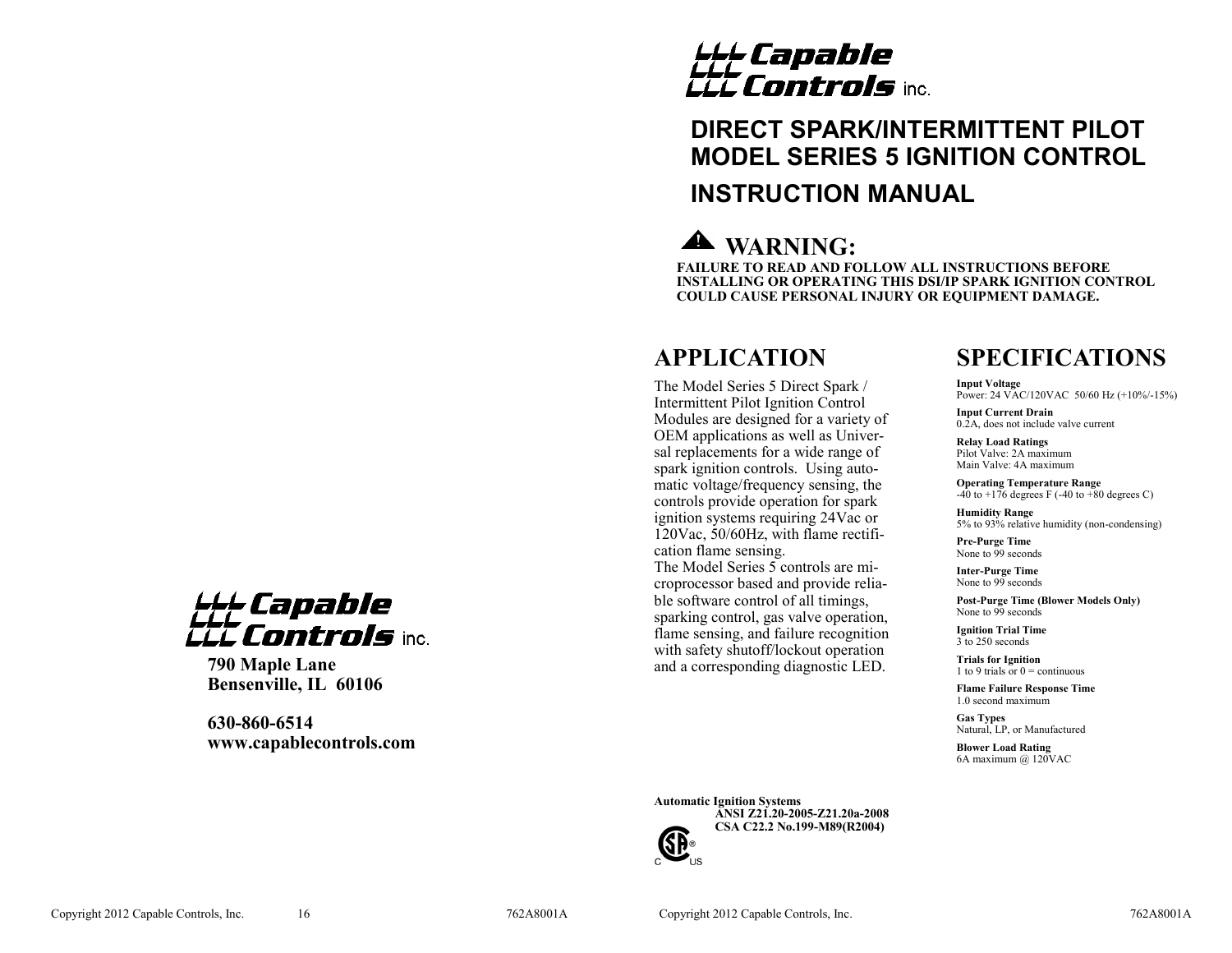## **INSTALLATION REVIEW**





**SHOCK HAZARD, FIRE HAZARD, OR EXPLOSION HAZARD. FAILURE TO COMPLY WITH THE FOLLOWING INSTRUCTIONS CAN CAUSE PROPERTY DAMAGE, PERSONAL INJURY, OR DEATH.**

**Installation should be done by a qualified service technician, qualified heating and air conditioning contractor, or licensed electrician.**

**Shut off main gas to appliance until installation is finished.**

**Disconnect electrical power before servicing.**

**Ensure proper earth grounding of appliance and burner.**

**Ensure proper connections of power and power ground wires.**

**Do not exceed the specified voltages and specification ratings.**

**Ensure the control is protected from any contact with water.**

**All wiring must conform to local and national electrical codes.**

**Ensure all wires are labeled before disconnection to prevent wiring errors.**

**Ensure all wiring is routed and secured away from flame.**

**Under heavy demand applications, undesirable shutdowns or control failure could occur due to frequent cycling, harsh environmental conditions related to excessive heat, moisture, or corrosive chemicals. In order to help prevent such circumstances, review the following possible conditions and take the precautionary steps, if necessary.**

#### **Water Contact**

If the spark ignition control module gets wet, replace it. Mount the control in an area that avoids the possibility of contact with water or steam at any time.

#### **Frequent Cycling**

Typical appliance cycling for this control is around 3 to 4 times per hour during the high demand period. However, applications with greater continuous cycling rates can cause the control to wear out more quickly. It is advised to perform a monthly operation check.

#### **High Humidity**

Extremely high ambient humidity can cause the spark ignition control to corrode and fail. For use in a humid atmosphere, adequate air circulation around the control is required to prevent condensation.

#### **Dust or Grease**

Dust or grease accumulation can cause failure of control operation. Avoid dust or grease accumulation in terminal connection areas of the control.

#### **Corrosive Chemicals**

Failure of the spark ignition control can occur as a result of contact with corrosive chemicals, either directly or through the air. Avoid corrosive chemical contact with the control

#### **Excessive Heat**

Excessively high temperatures can damage the control and cause failure. Assure the maximum ambient temperature at the control does not exceed the maximum temperature rating. If the control will be exposed to high temperatures, use air circulation, insulation, and/or shielding as required to protect the control.

## **MODEL SELECTION**

### **UNIVERSAL MODELS**

Universal models come with remote flame sense active. For internal flame sense, the supplied universal wiring kit must be connected between terminals 8-9 for models 05 thru 08, or the jumper plug must be connected to terminal 9 for models 01 thru 04. Selectable operation/timing combinations are shown in Switch Settings, Universal Models Only, TABLE2, page 8.

### **OEM MODELS**

A complete range of fixed operation/timing specifications are factory programmable in order to provide complete cross referencing capability for OEM models.

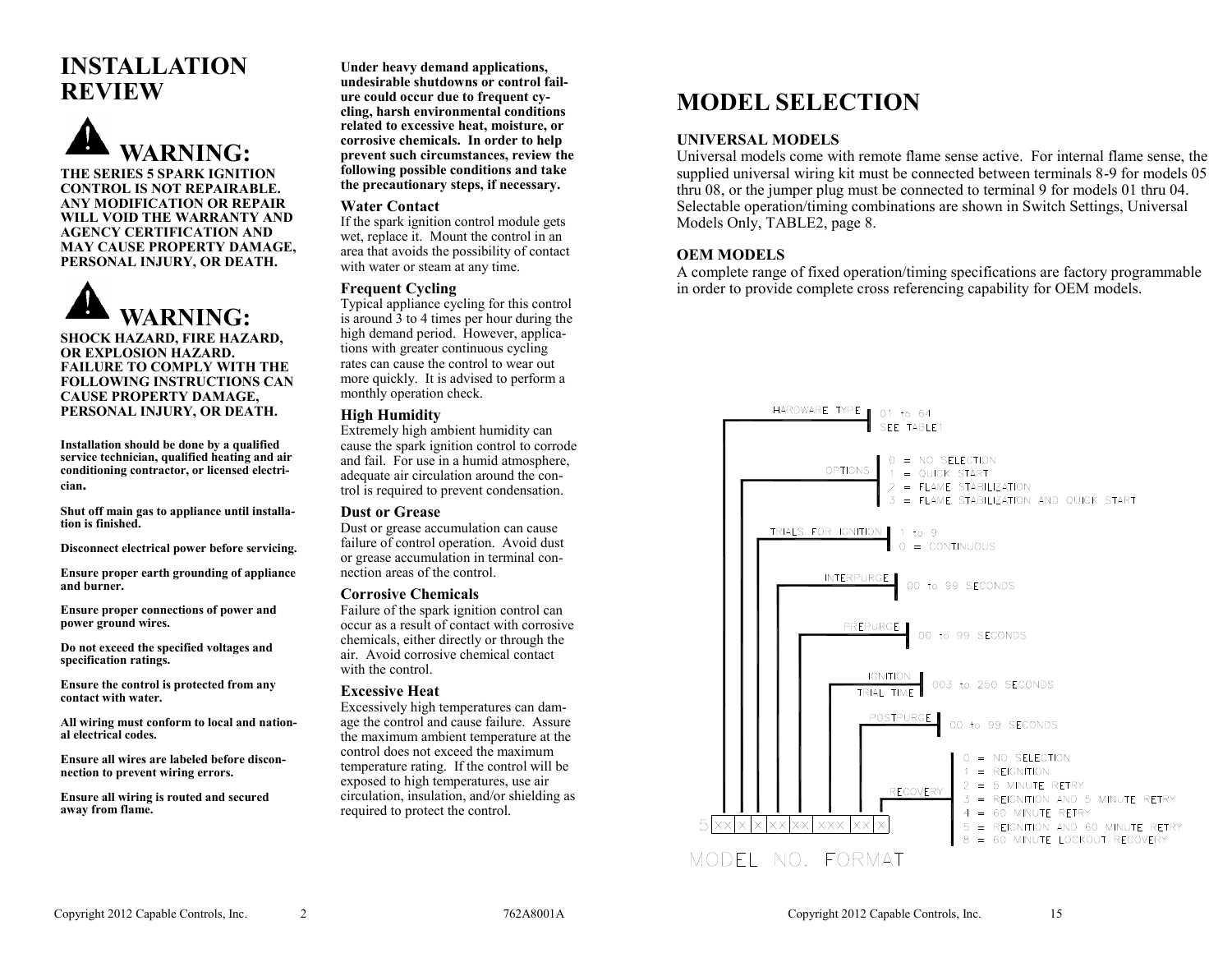

## **INSTALLATION**

## **Perform Safety Inspection**

The appliance and venting system must be subject to a safety check before the spark ignition control is installed. If an unsafe condition is detected, remove all power from the appliance and correct the unsafe condition before proceeding with the installation.

## **Remove Old Control, If Required**

First disconnect all power to the old control module. Disconnect and label all wire connections from the old control module. Remove the old control module from its mounting location.

## **Mount New Control Module**

Mount the control in the same location as the old module, if installed as a replacement, or use the control module as a template to mark the mounting hole pattern. Drill new holes as required and fasten securely with two #6 sheet metal or machine screws. The control must be mounted with the terminals facing down, facing sideways left, or facing sideways right.

## **Mount New Control Module Cont.**

Do not mount the control with the terminals facing the upward position in order to help prevent exposure to water, moisture, corrosive chemicals, grease, and dust.

## **Connect Wires**

Make sure the thermostat is in the OFF position to assure there is no call for heat. All wiring must conform to local and national electrical codes. Do not allow the spark leadwire to rest against grounded metal surfaces. The burner must be properly grounded in order to accurately sense flame. Determine the control's hardware type using the Hardware Type Series Guide, TABLE 1, pages 3-4, and attach wire connectors according to the supplied wiring diagram that corresponds to the associated model number.

## **Cautionary Note**

A proper connection must exist between the spark terminal and HV spark gap. However, an open circuit between the spark terminal and spark wire (spark wire not connected) may result in an on board HV discharge for which the circuit is designed to handle without damage.

## **HARDWARE TYPE SERIES GUIDE, TABLE 1**

Note: For complete model number format, including hardware type, refer to page 15 Models with blower option require a pressure switch input Models with rollout option require a rollout switch input

#### **UNIVERSAL MODELS (DIP Switch Selectable Timing Parameters) Hdwr**

| <b>Type</b> | $_{\rm IP}$ | DSI | 24V    | <b>120V</b> | <b>Rollout</b> | <b>Blower</b> | Alarm |
|-------------|-------------|-----|--------|-------------|----------------|---------------|-------|
| 01          |             | *   | $\ast$ |             |                | *             |       |
| 02          |             | *   |        | *           |                | *             |       |
| 03          |             | *   | $\ast$ |             |                |               |       |
| 04          |             | *   |        |             |                |               | *     |
| 05          | *           |     | $\ast$ |             | $\ast$         |               |       |
| 06          | *           |     |        | *           | $\ast$         |               |       |
| 07          | *           |     | $\ast$ |             |                |               |       |
| 08          | *           |     |        | *           |                |               |       |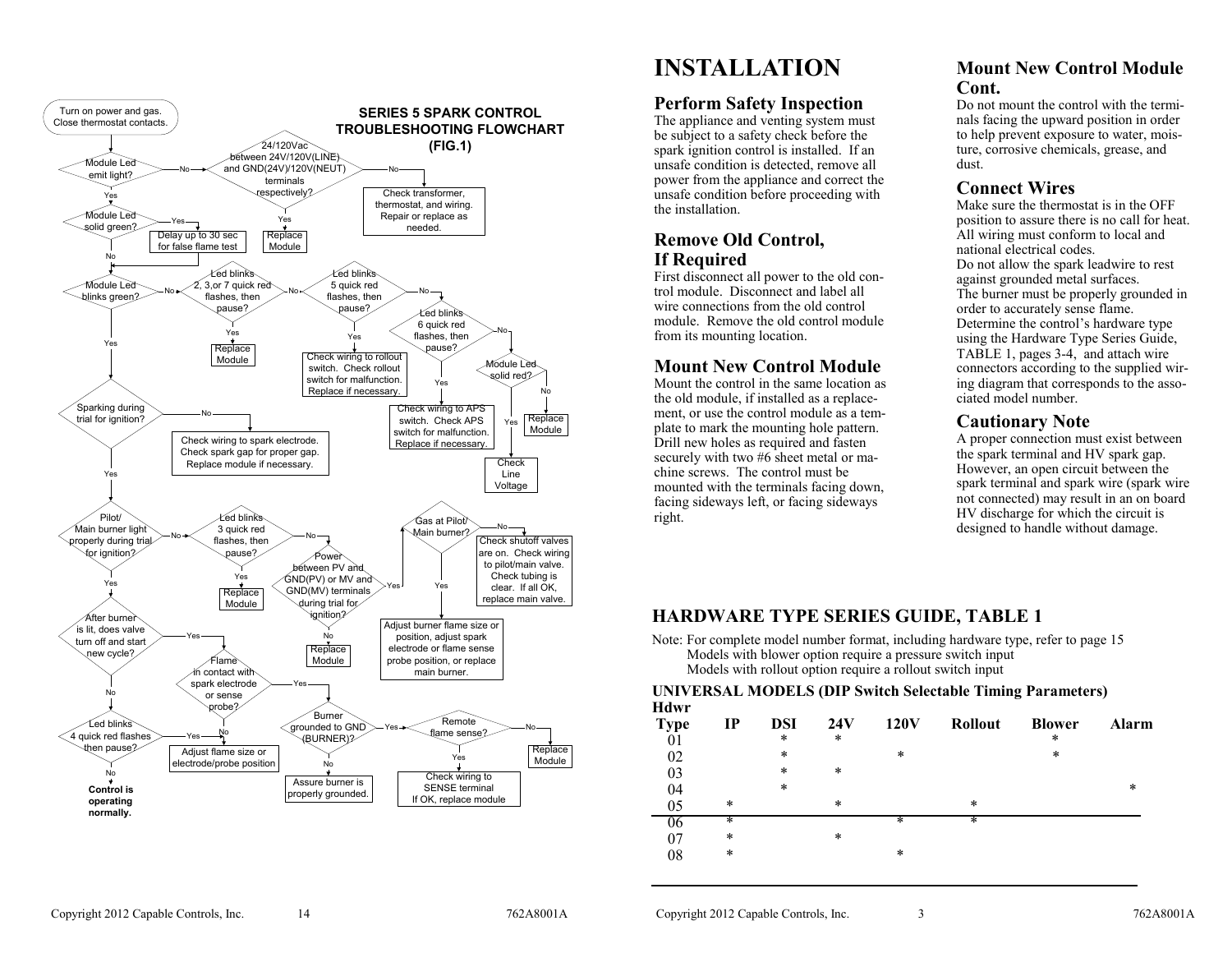## **HARDWARE TYPE SERIES GUIDE TABLE 1(Cont.)**

#### **OEM MODELS (Constant Timing Parameters)**

|                 | <b>Hdwr Type</b>   |        |            |        |             |                |                |           |
|-----------------|--------------------|--------|------------|--------|-------------|----------------|----------------|-----------|
|                 | <b>Flame Sense</b> |        |            |        |             |                | <b>Inducer</b> |           |
| Int             | Ext                | IP     | <b>DSI</b> | 24V    | <b>120V</b> | <b>Rollout</b> | <b>Blower</b>  | Alarm     |
| 09              | 37                 |        | $\ast$     | $\ast$ |             | $\ast$         |                |           |
| 10              | 38                 |        | $\ast$     |        | $\ast$      | $\ast$         |                |           |
| 11              | 39                 |        | $\ast$     | $\ast$ |             | $\ast$         |                | 5V        |
| 12              | 40                 |        | *          |        | *           | $\ast$         |                | 5V        |
| 13              | 41                 |        | $\ast$     | *      |             | $\ast$         |                | 24vac     |
| $\overline{14}$ | 42                 |        | $\ast$     |        | $\ast$      | $\ast$         |                | 120vac    |
| 15              | 43                 |        | $\ast$     | $\ast$ |             | $\ast$         |                | 24vdc     |
| 16              | 44                 |        | $\ast$     |        | $\ast$      | $\ast$         |                | 120vdc    |
| 17              | 45                 |        | $\ast$     | $\ast$ |             |                |                |           |
| 18              | 46                 |        | $\star$    |        |             |                |                |           |
| 19              | 47                 |        | $\ast$     | $\ast$ |             |                |                | 5V        |
| 20              | 48                 |        | $\ast$     |        | $\ast$      |                |                | 5V        |
| 21              | 49                 |        | $\ast$     | *      |             |                |                | 24vac     |
| 22              | 50                 |        | $\ast$     |        | *           |                |                | $120$ vac |
| 23              | 51                 |        | $\ast$     | $\ast$ |             |                |                | 24vdc     |
| 24              | 52                 |        | $\ast$     |        | $\ast$      |                |                | 120vdc    |
| 25              | 53                 | $\ast$ |            | $\ast$ |             | $\ast$         |                |           |
| 26              | 54                 | $\ast$ |            |        | $\ast$      | $\ast$         |                |           |
| 27              | 55                 | *      |            | *      |             |                |                |           |
| 28              | 56                 | $\ast$ |            |        | $\ast$      |                |                |           |
| 29              | 57                 |        | $\ast$     | *      |             |                | $\ast$         |           |
| 30              | 58                 |        | $\ast$     |        | $\ast$      |                | $\ast$         |           |
| 3 <sub>1</sub>  | 59                 |        | ÷          |        |             |                | ÷              | 5V        |
| 32              | 60                 |        | $\ast$     |        | $\ast$      |                | $\ast$         | 5V        |
| 33              | 61                 |        | $\ast$     | $\ast$ |             |                | $\ast$         | 24vac     |
| 34              | 62                 |        | $\ast$     |        | *           |                | *              | 120vac    |
| 35              | 63                 |        | $\ast$     | $\ast$ |             |                | $\ast$         | 24vde     |
| 36              | 64                 |        | $\ast$     |        | $\ast$      |                | $\ast$         | 120vdc    |

#### **FLAME SENSE CAPABILITY**

#### **OEM Models**

Hardware Types 09 thru 36: Internal flame sense

Hardware Types 37 thru 64: External flame sense

#### **Universal Models**

Hardware Types 01 thru 08: Selectable flame sense

Universal models come with external flame sense active. For internal flame sense, the supplied universal wiring kit jumper must be connected between terminals 8(SENSE)-9(INTERN) for hardware types 05 thru 08, or the jumper plug must be connected to terminal 9(SENSE) for hardware types 01 thru 04. Refer to Hardware Type Series Guide, TABLE 1, page 3. **For hardware types 01 thru 04, when using external flame sense, removing the jumper plug by clipping the wire close to the unit is recommended.**

## **Led Indications, Normal Operation**

| Pre-purge, Inter-purge, Post-purge    |
|---------------------------------------|
| Trial for ignition                    |
| Flame detected, pilot/main burners on |
|                                       |

## **Led Indications, Error Operation**

Upon detection of a fault by the control module's internal diagnostics, sparking is turned off and pilot and/or main gas valve(s) are closed. If alarm option is selected, the alarm output is turned on. The control module then enters lockout mode or standby mode, depending on the error, and flashes a red LED error code. In lockout mode, all operation is disabled. Power removal and/or cycling thermostat to remove the call for heat, thus removing power from the control module, is required to clear the error. In standby mode, the control disables operation until the error is corrected, at which time the normal operation sequence is initiated again. Refer to error codes, TABLE 3, page 13.

#### **ERROR CODES**

### **TABLE 3**

| <b>Red Flashes</b>    | <b>Error Definition</b>     | <b>Error Type</b> |
|-----------------------|-----------------------------|-------------------|
| 1 flash, then pause   | No flame in trial time      | Lockout           |
| 2 flashes, then pause | Flame sense stuck on        | Lockout           |
| 3 flashes, then pause | Pilot/Main relay failure    | Lockout           |
| 4 flashes, then pause | Repetitive flame loss error | Lockout           |
| 5 flashes, then pause | Rollout error               | Lockout           |
| 6 flashes, then pause | APS Airflow error           | Lockout           |
| 7 flashes, then pause | Internal control error      | Lockout           |
| On Solid Red          | Line Voltage/Freq Error     | Standby           |

#### **TROUBLESHOOTING GUIDE TABLE 4**

| Symptom                | <b>Possible Causes</b> |                                                      |  |  |  |
|------------------------|------------------------|------------------------------------------------------|--|--|--|
| 1. Control does not    | А.                     | Faulty 24VAC or 120VAC wiring                        |  |  |  |
| power up               | В.                     | <b>Thermostat or transformer</b>                     |  |  |  |
|                        | С.                     | <b>Bad control module</b>                            |  |  |  |
| 2. Module Led blinks   | А.                     | Determine error code and refer to error codes,       |  |  |  |
| red                    |                        | <b>CHART 3, and troubleshooting flowchart, FIG.5</b> |  |  |  |
| 3. Spark not occur-    | А.                     | Faulty spark electrode wiring                        |  |  |  |
| ring during trial for  | В.                     | Spark gap too wide                                   |  |  |  |
|                        | C.                     | <b>Bad control module</b>                            |  |  |  |
| ignition               |                        |                                                      |  |  |  |
| 4. Burner does not     | А.                     | <b>Faulty valve wiring</b>                           |  |  |  |
| light during trial for | B.                     | <b>Bad valve</b>                                     |  |  |  |
| ignition               | C.                     | Control module not sparking                          |  |  |  |
| 5. Burner lights but   | А.                     | Poor flame                                           |  |  |  |
| valve turns off after  | В.                     | Flame not in contact with spark electrode or sensor  |  |  |  |
| trial for ignition     | C.                     | Dirty contaminated flame sensor                      |  |  |  |
|                        | D.                     | <b>Faulty flame sensor wiring</b>                    |  |  |  |
|                        |                        |                                                      |  |  |  |

**E. Poor ground at burner**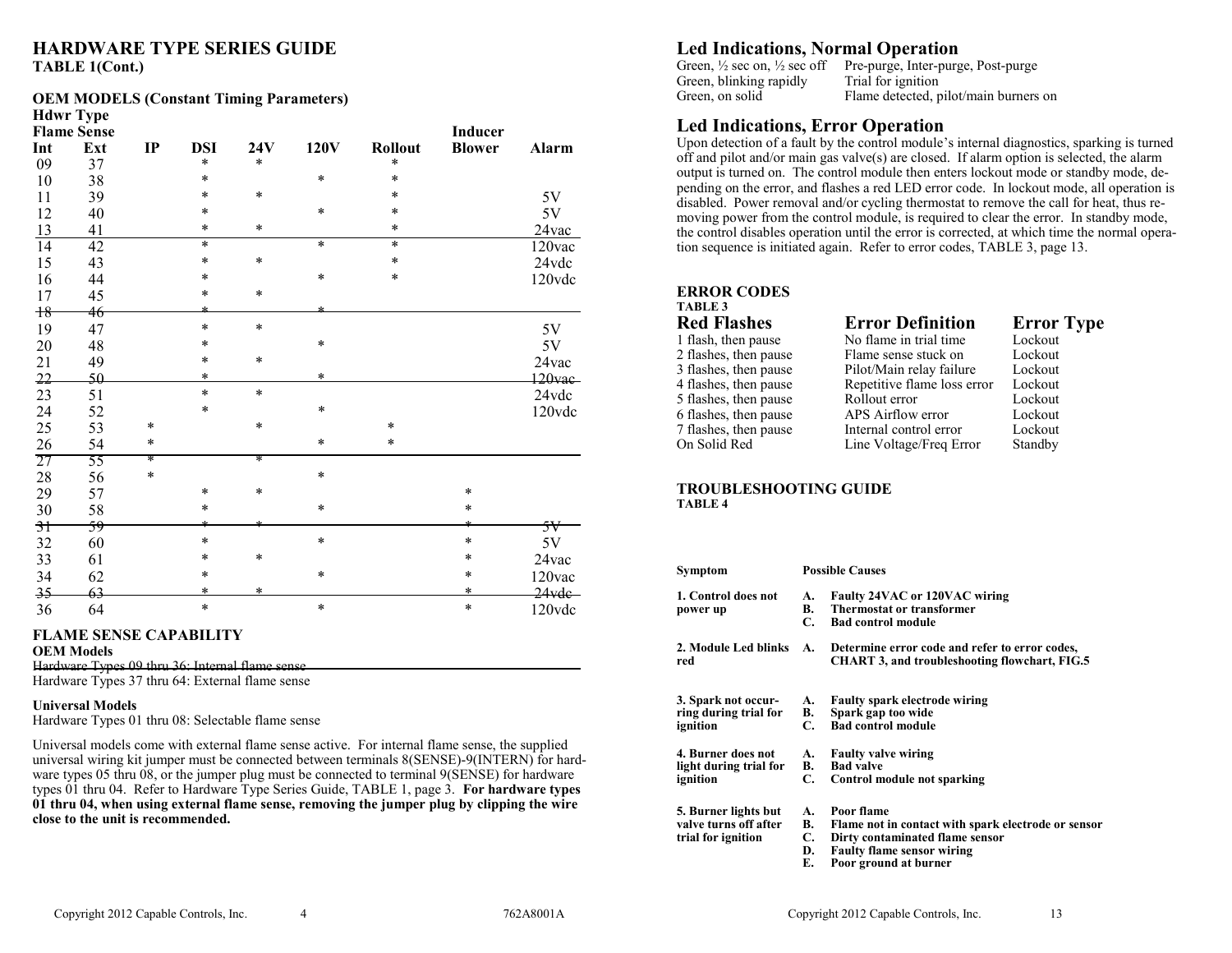## **Lockout Recovery (Selectable Option)**

The method for recovering from lockout mode is a selectable option defined within the model number, shown on page 15.

#### **Thermostat/Power Off Reset**

Lockout recovery requires a thermostat reset below ambient temperature and/or a direct removal of power from the control (24VAC or 120VAC depending on the model), followed by a thermostat setting above ambient temperature and/or a reapplication of power to the control. The control will start a new ignition sequence.

#### **Automatic Reset**

Automatic reset is enabled if "60 Minute Lockout Recovery" is selected within the model number, shown on page 15. One hour following the lockout, if the thermostat is still calling for heat, the control will automatically start a new ignition sequence in order to light the burner again.

#### **Flame Sense Stuck On**

If a flame is sensed at the time the thermostat calls for heat, pre-purge is delayed while the control module continues monitoring flame. If the flame signal disappears within 30 seconds, pre-purge timing begins and normal operation resumes. If the flame signal remains after 30 seconds, the control module enters lockout mode. Refer to Error Codes, TABLE 3, page 13.

#### **Repetitive Flame Loss Error**

After a flame is established, if a loss of flame occurs 10 consecutive times after flame establishment, the control module enters lockout mode. Refer to Error Codes, TABLE 3, page 13.

**Model Series 5 Ignition Control Cross Reference Replaces most models: (Refer to Model Selection, page 15)**

#### **Fenwal Series:**

35 -53 35 -60 35 -61 35 -63 35 -70 35 -72

#### **Honeywell Series:**

S8600 S8610 S8660 S8670 S8701 S87A S87D

**ICM Series:** 200

#### **Johnson Control Series:**

G779  $G77x$ S76x

#### **White Rodgers Series:**

50D



Note: Internal Flame Sense: plug in jumper at terminal 9 External Flame Sense: connect probe to terminal 9

FIG.2 TYPICAL WIRING, HARDWARE TYPE 01



Note: Internal Flame Sense: plug in jumper at terminal 9 External Flame Sense: connect probe to terminal 9

FIG.3 TYPICAL WIRING, HARDWARE TYPE 02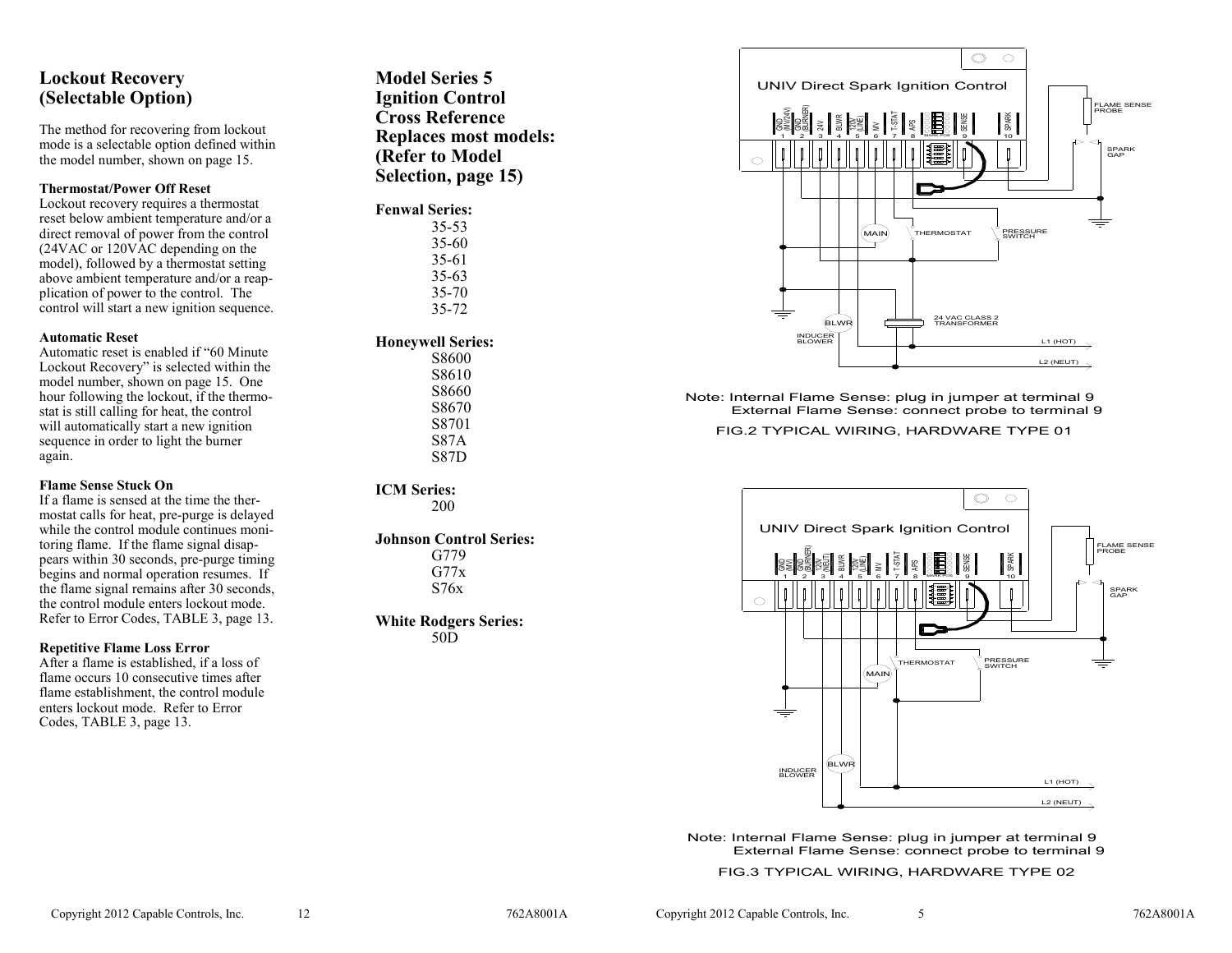

Note: Internal Flame Sense: connect jumper between terminals 8 and 9

FIG.4 TYPICAL WIRING, HARDWARE TYPE 03



Note: Internal Flame Sense: connect jumper between terminals 8 and 9

FIG.5 TYPICAL WIRING, HARDWARE TYPE 04

### **Rollout Option**

For models with rollout option selected, a rollout switch is wired between the R.O. terminal and 24V(TH) for 24V models or 120V(LINE) for 120V models. The control continuously monitors the rollout switch to be closed. If the rollout switch is detected as open, usually caused by excessive heat due to undesirable flame rollout, the pilot and/or main gas valve(s) are closed and the control module enters lockout mode. Refer to Error Codes, TABLE 3, page 13. Remove and restore power to end lockout mode.

## **Inducer Blower Operation (DSI Models Only)**

For models with blower operation selected, separate thermostat and power inputs are required. Also, a pressure switch input and 120VAC blower output are provided.

#### **Pressure Switch, Initial State**

Upon a thermostat call for heat, the control checks the pressure switch (APS) input to verify it is open. If the APS is initially closed, the control waits for up to 30 seconds for the APS to open. If not verified open within 30 seconds from call for heat, the control enters lockout mode. Refer to Error Codes, TABLE 3, page 13.

#### **Pressure Switch, Blower On**

If the APS is verified open, the combustion blower is energized and the control checks the APS input to verify it closes. If the APS does not close within 30 seconds, the control module enters lockout mode. Refer to Error Codes, TABLE 3, page 13.

## **Inducer Blower Operation Cont. (DSI Models Only)**

#### **Normal Operation**

If the APS is verified closed after the blower is energized, the control delays for pre -purge time and then enters trial for ignition operation. The thermostat call for heat and main burner flame are continuously monitored. Also, combustion air flow is continuously monitored by reading the APS input to confirm proper air flow.

#### **Pressure Switch, Signal Lost**

If the APS is detected as open while flame is present, the control closes the main gas valve and the blower remains on. If the thermostat call for heat remains and the APS closes within 30 seconds of being lost, the control delays pre -purge time and then enters trial for ignition operation. If the APS remains open after 30 seconds, the blower remains on until a power -off reset occurs, and the control module enters lockout mode. Refer to Error Codes, TABLE 3, page 13.

#### **Call For Heat Termination**

When the thermostat call for heat ends, the gas valve is closed immediately, thus extinguishing the flame, and the blower remains on for the post -purge time.

### **Post -Purge Termination**

When post -purge delay is complete, the combustion blower is de -energized and the control continuously monitors the thermostat input for a call for heat.

## **Alarm Operation (DSI Models Only)**

For models with alarm operation enabled, the alarm output signal is switched on in the event of any condition causing lockout mode operation. Depending on the model selected, the alarm output can be 5VDC, 24VAC, 120VAC, 24VDC(halfwave), or 120VDC(half-wave). The alarm signal is only switched off with a thermostat/power off reset of the control module.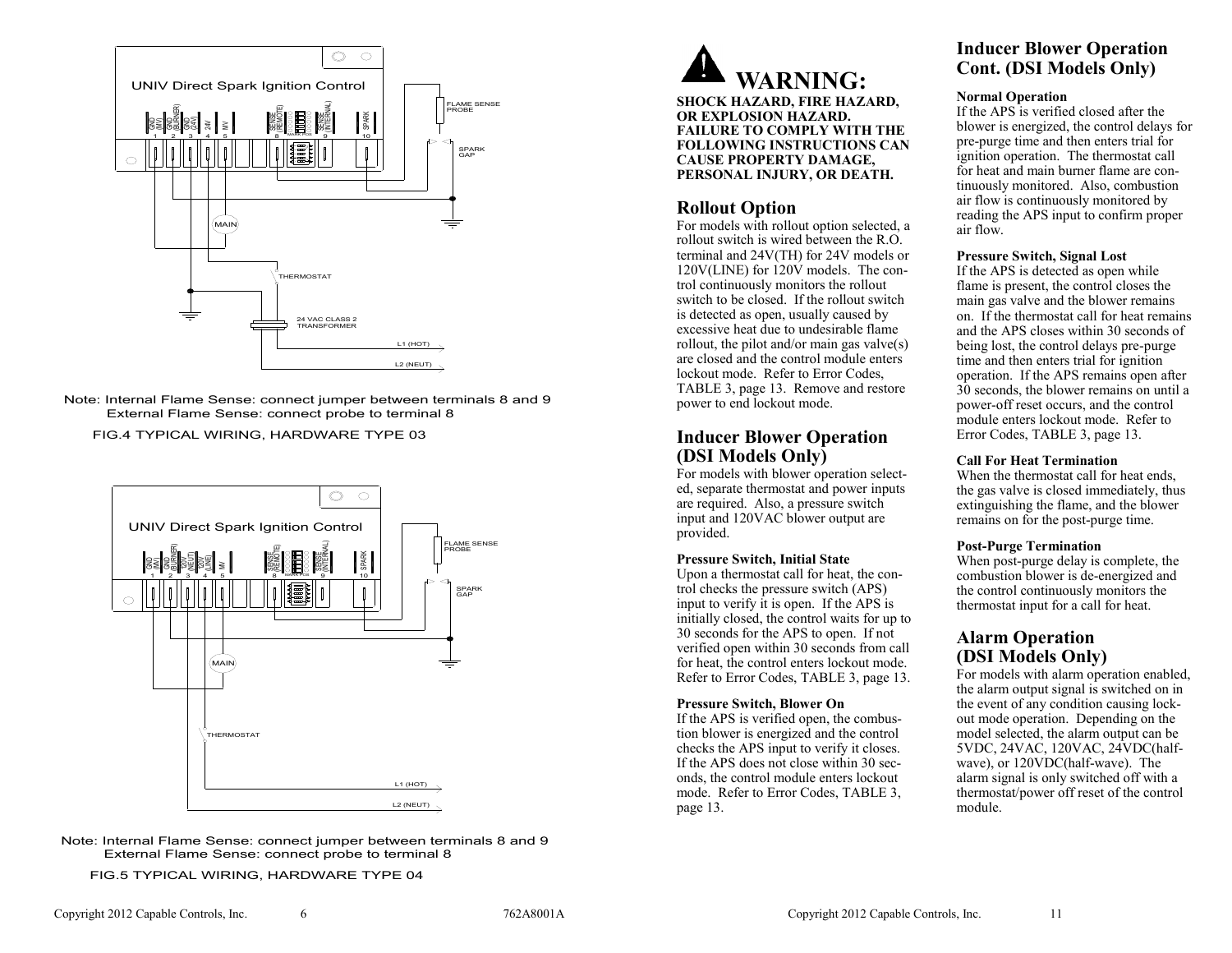

**SHOCK HAZARD, FIRE HAZARD, OR EXPLOSION HAZARD. FAILURE TO COMPLY WITH THE FOLLOWING INSTRUCTIONS CAN CAUSE PROPERTY DAMAGE, PERSONAL INJURY, OR DEATH.**

### **Flame Lost**

After a flame is established, if a loss of flame occurs during normal burner operation, the pilot and/or main gas valve(s) are closed and the control module initiates an inter -purge time delay, followed by a trial for ignition period. If flame is not sensed, this sequence is repeated until the total number of trials for ignition are completed during this single call for heat. If flame is still not sensed, the pilot and/or main gas valve(s) are closed and the control module enters lockout mode. Refer to Error Codes, TABLE 3, page 13. Remove and restore power to end lockout mode. Refer to Troubleshooting Guide, TABLE 4, page 13, and Troubleshooting Flowchart, FIG.1, page 14, and Repetitive Flame Loss Error, page 12.

## **Flame Stabilization Option**

For models with flame stabilization option enabled, if flame is lost within 5 seconds of flame establishment, the main valve is closed while the pilot valve remains open, the control initiates sparking, and begins a trial for ignition period immediately. If flame is lost after 5 seconds of flame establishment, both main and pilot valves are closed, and the control initiates the inter -purge time delay before beginning another trial for ignition period.

## **Reignition Option**

For models with reignition option selected, if flame is lost anytime after flame establishment, the main valve is closed while the pilot valve remains open, the control initiates sparking and begins a trial for ignition period within 1 second.

## **Spark On/Off Period**

Spark on and off time periods vary, depending on the flame sense type or ignition trial time, as shown by the following information.

#### **Quick Start Enabled**

| Flame Sense    | Spark On          | Spark Off         |
|----------------|-------------------|-------------------|
| External Sense | $0.3 \text{ sec}$ | $0.2 \text{ sec}$ |
| Internal Sense | $0.3 \text{ sec}$ | $0.7 \text{ sec}$ |

#### **Quick Start Not Enabled** Ign Trial Time Spark On Spark Off 3 sec 2 sec 1 sec 4 sec 3 sec 1 sec 5 sec 1.5 sec 1 sec  $6 \text{ sec}$   $2 \text{ sec}$   $1 \text{ sec}$ 7 sec 2.5 sec 1 sec  $8 \text{ sec}$   $3 \text{ sec}$   $1 \text{ sec}$ 9 sec 2 sec 1 sec

For ignition trial times of 10 to 250 seconds, all spark on/off periods are 2 seconds on and 1 second off except for the final on/off period as shown.

| Ign Trial Time | Final    | Final     |
|----------------|----------|-----------|
| Remaining      | Spark On | Spark Off |
| 3 sec          | 2 sec    | 1 sec     |
| 4 sec          | 3 sec    | 1 sec     |
| 5 sec          | 4 sec    | 1 sec     |
|                |          |           |

During most trials for ignition, a flame will be sensed before the final spark on/ off period, such that the final spark on/off period will not be observed.

### **Flame Position**

Refer to spark gap / sense probe location, FIG.8, for required optimal flame contact. Flame should be mostly blue in color. Yellow flame indicates burner adjustment is recommended.

FIG.8 SPARK GAP / SENSE PROBE LOCATION





Note: no connection at R.O. terminal for non-rollout models Internal Flame Sense: connect terminals 8-9 with jumper External Flame Sense: connect probe to terminal 8 only

FIG.6 TYPICAL WIRING, HARDWARE TYPE 05,07



Note: no connection at R.O. terminal for non-rollout models Internal Flame Sense: connect terminals 8-9 with jumper External Flame Sense: connect probe to terminal 8 only

FIG.7 TYPICAL WIRING, HARDWARE TYPE 06,08